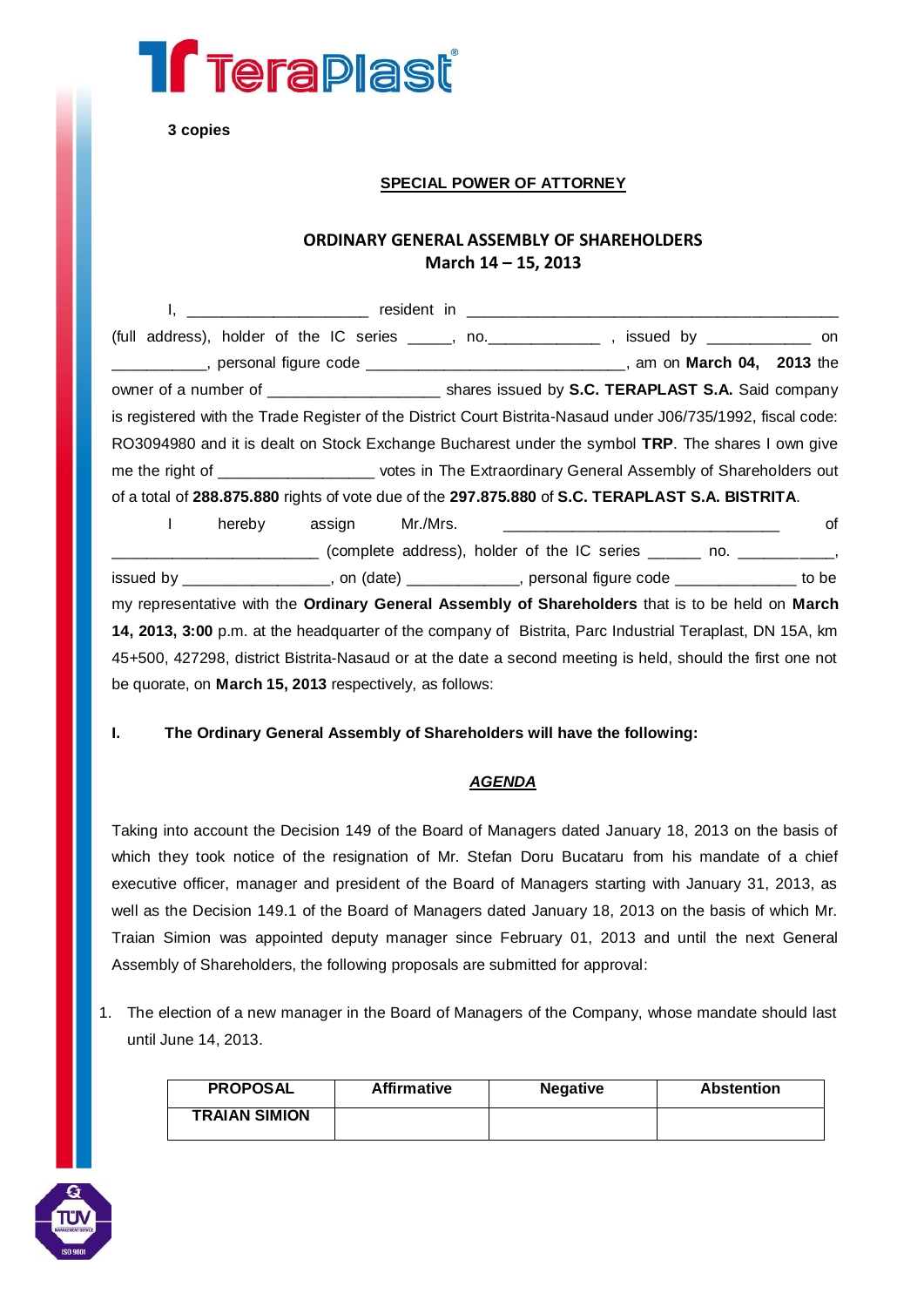2. To set the date of registration that shall serve to identify shareholders that are affected by the decision taken by the Ordinary General Meeting of Shareholders. The Board of Managers suggests April 01, 2013.

| <b>Affirmative</b> | <b>Negative</b> | <b>Abstention</b> |
|--------------------|-----------------|-------------------|
|                    |                 |                   |

3. To mandate the chairman of the Board of Managers to sign the Decision of the Ordinary General Meeting of Shareholders as well as the actualized Memorandum of the company on behalf of all shareholders present at the meeting.

| <b>Affirmative</b> | <b>Negative</b> | <b>Abstention</b> |
|--------------------|-----------------|-------------------|
|                    |                 |                   |

4. To mandate Mrs. Ioana-Teodora Boldor, legal advisor of the company, holder of the IC series X.B. no. 205759, issued by the Police of Bistrita on January 19, 2007, to carry out all formalities concerning the registration of the Decision of the Extraordinary General Meeting of Shareholders and the actualized Memorandum of the company with the Trade Register of the District Court Bistrita-Nasaud and the publication of the decision in the Official Gazette of Romania, part IV.

| <b>Affirmative</b> | <b>Negative</b> | <b>Abstention</b> |
|--------------------|-----------------|-------------------|
|                    |                 |                   |

#### **Notice: Please, mark the box of your vote with an "X". Leave the other boxes blank.**

I hereby assign my assignee with full authority to vote on issues that have not been identified and entered on the agenda until now in compliance with valid legal provisions.

This special power of attorney contains information in compliance to Act 297/2004 concerning the finance market, the C.N.V.M. Rules no. 1/2006 in the version of C.N.V.M. Rules no. 31/2006, as well as C.N.V.M Rules no. 6/2009. This power of attorney is signed and stamped by the authorizing shareholder. The authorizing shareholder shall fill in all boxes of the special power of attorney.

**The special power of attorney is issued in 3 original copies**: one copy stays with the authorizing assignee, one is given to the mandatary and one copy stays with the head office of **S.C.TERAPLAST S.A.**  until **March 12, 2013, 3:00 p.m.**

**Should the Ordinary General Assembly of Shareholders not be quorate on March 14, 2013, this ballot card stays valid for the second meeting of the Ordinary General Assembly of Shareholders that is scheduled to take place on March 15, 2013.**